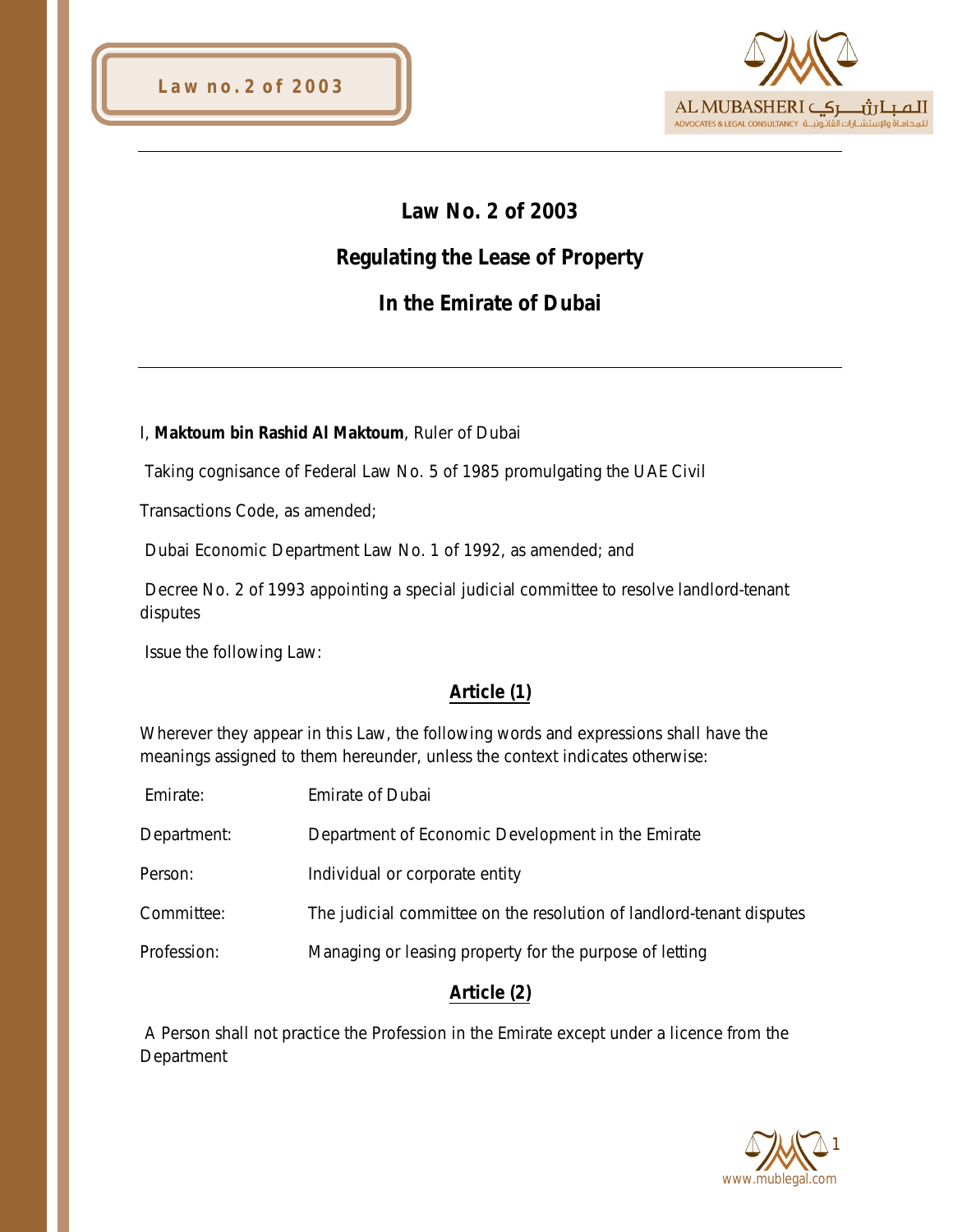### **Article (3)**

Subject to other conditions for licencing individuals and companies in the Emirate, the applicant must file a bank guarantee in the sum of AED 5 million in favour of the Department when applying for a licence to set up a professional practice

This guarantee shall be valid for 1 year and shall be automatically renewed during the period of validity of the licence and for a period of 1 year thereafter. The guarantee shall be unconditional and irrevocable and shall be capable of being drawn down by the Department

In the event of cancellation of the professional licence, the guarantee shall be returned only after 6 months have passed from the date of cancellation

#### **Article (4)**

The bank guarantee referred to in the preceding article shall be applied towards the satisfaction of monetary awards which the Committee has made against the provider of the guarantee to the exclusion of other claims including Court awards

#### **Article (5)**

a. The Committee may at any stage of tenancy proceedings decide to deduct, from the bank guarantee referred to in Article 3 of this Law, an amount equivalent to the amount being claimed, fees and costs

b. The Committee shall notify its decision to the Department which would then proceed to draw down bank guarantee issued in its favor by the amount of the Committee's award

#### **Article (6)**

The Department shall pay the amounts awarded under a decision from the Committee bearing the text authorising enforcement, out of the sum of the bank guarantee that has been provided by the judgment debtor. Where such deduction is made, the provider of the bank guarantee shall, within 15 days of receiving relevant notice from the Department, replenish the guarantee up to the level stated in this Law. Failing this, the Department shall halt all his transactions with the Department and notify Dubai Municipality, the Ministry of Labour and Social Affairs and the Naturalisation and Residence Department accordingly

The Department may grant the provider of the bank guarantee an additional grace period of 15 days. If he still fails to replenish the bank guarantee, the premises where he carries on business will be closed down

#### **Article (7)**

For the purpose of the preceding Article, the Committee shall annotate its decisions with text authorising enforcement and enforce them in accordance with this Law. This procedure shall be